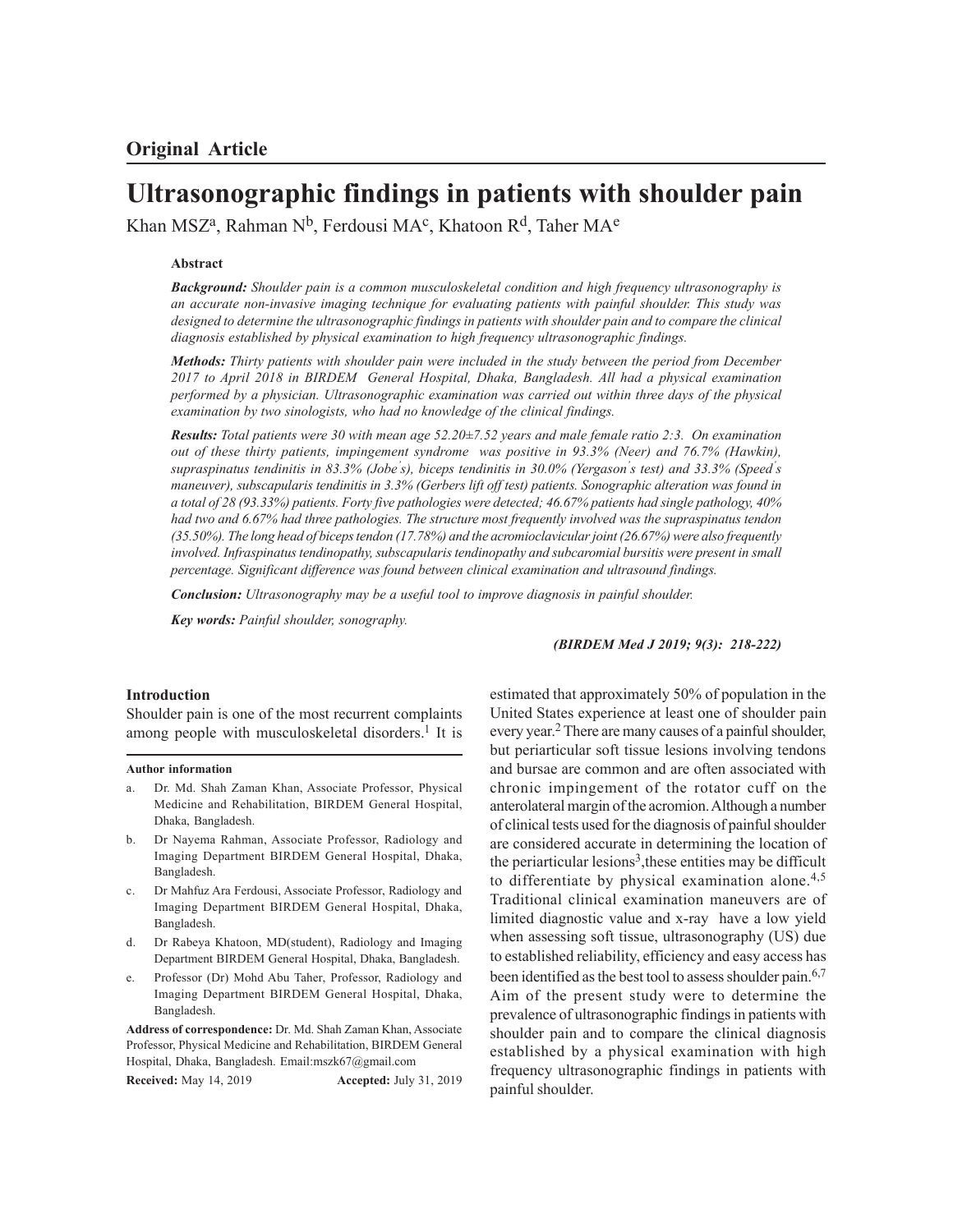#### **Methods**

This cross-sectional study was done between the period from December 2017 to April 2018 in BIRDEM General Hospital, Dhaka, Bangladesh. A total of 30 patients. Inclusion criteria were shoulder pain lasting for at least 4 weeks prior to the study and positive one of the following physical examinations; two clinical tests (Neer's, Hawkin's) were used to detect shoulder impingement syndrome<sup>8,9</sup>, Jobe<sup>,</sup> stest for supraspinatus<sup>10</sup>, Patte's test for infraspinatus and teres minor<sup>11</sup>, Gerber's lift off test for subscapularis<sup>12</sup>, Speed<sub>'</sub>s and Yergason's maneuver for the long head of the biceps brachii.<sup>13,14</sup> Patients with radicular pain, presence of pathologies such as frozen shoulder, tumour, infection, inflammatory arthritis were excluded. Ultrasonographic examination was carried out within three days of the physical examination by two sonologists without knowledge of the physical examination findings.

## *Physical examination*

Neer's maneuver<sup>8</sup>: Performed with the elbow in extension and forearm prone. Prevention of scapular rotation is made with one hand. A passive elevation of the upper limb is done, which may cause the impact of the supraspinatus region insertion with the bottom edge of the acromion.

Hawkin's maneuver<sup>9</sup>: The examiner maintains the shoulder in flexion of 90<sup>0</sup>. With the other hand, holds the wrist of the examined and does a rapid internal rotation, causing supraspinatus tendon impact against the anteroinferior edge of the acromion and against the coracoacromial ligament.

Jobe's test<sup>10</sup>: Position the arm abducted to  $90^0$  flexed to  $30^0$  in the frontal plane and internally rotated, with the thumbs pointed to the floor. The elbows should remain extended. Next the examiner lowers the upper limb against the patient resistance. The test is considered positive when there is pain weakness secondary to a rupture.

Patte's test<sup>11</sup>: The arm is positioned at  $90^0$  of abduction and elbow at  $90^0$  flexion. Request the patient to resist the force of internal rotation by the examiners hand placed on the hand dorsum of the patient. The decreased resictance may indicate infraspinatus tendon rupture.

Gerber's lift off test<sup>12</sup>: Place the shoulder to be examined in extension and internal rotation with the hand on the back. Then ask the patient to open the distance between hand and back. The inability to perform the maneuver indicates rupture of the subscapular tendon

Speed<sup>3</sup> test<sup>13,14</sup>: The test is performed with the patient flexing the arm anteriorly against resistance, with the elbow extended and the forearm in supine. The test is positive when the pain is located in the bicipital groove.

Yergason's maneuver<sup>13,14</sup>: Place the patient with the arm near the trunk, with the elbow flexed at  $90^0$  and the shoulder in neutral position. Request the patient to perform supination against resistance. The test is positive if pain is present on bicipital groove.

Ultrasonography examination: All patients were examined with commercially available real time equipment (Philips affinity 50 G, USA) using a 12.5 MH<sub>Z</sub> linear array transducer.

Data analysis: Data were analyzed with the statistical package for social science (SPSS version 20, Chicago, IL, USA). Prevalence was expressed in percentage. Comparison were made using paired sample t test. Probability value P<0.05 was considered as significant.

# **Results**

During the period total 30 patients were studied. Mean age of the patients was 52.20±7. 52 years. Proportion of female was 60%. Table I shows the physical examination findings and the clinical diagnosis of the patients.

| <b>Table I</b> Physical examination findings and clinical diagnosis of patients with shoulder pain $(n=30)$ |                               |                                  |  |  |  |  |
|-------------------------------------------------------------------------------------------------------------|-------------------------------|----------------------------------|--|--|--|--|
| Maneuvar                                                                                                    | Physical examination findings | Clinical diagnosis               |  |  |  |  |
| Neer's                                                                                                      | 28 (93.3%)                    | Impingement syndrome             |  |  |  |  |
| Hawkin's                                                                                                    | 23 (76.7%)                    | Impingement syndrome             |  |  |  |  |
| Jobe's                                                                                                      | 25 (83.3%)                    | Supraspinatus lesion             |  |  |  |  |
| Patte <sub>s</sub>                                                                                          | $0(0.00\%)$                   | Infraspinatus tendinopathy       |  |  |  |  |
| Gerbers lift off test                                                                                       | $1(3.3\%)$                    | Subscapularis tendinopathy       |  |  |  |  |
| Yergason's test                                                                                             | $9(30.0\%)$                   | Biceps tenosynovitis (Long head) |  |  |  |  |
| Speed's maneuver                                                                                            | $10(33.3\%)$                  | Biceps tenosynovitis (Long head) |  |  |  |  |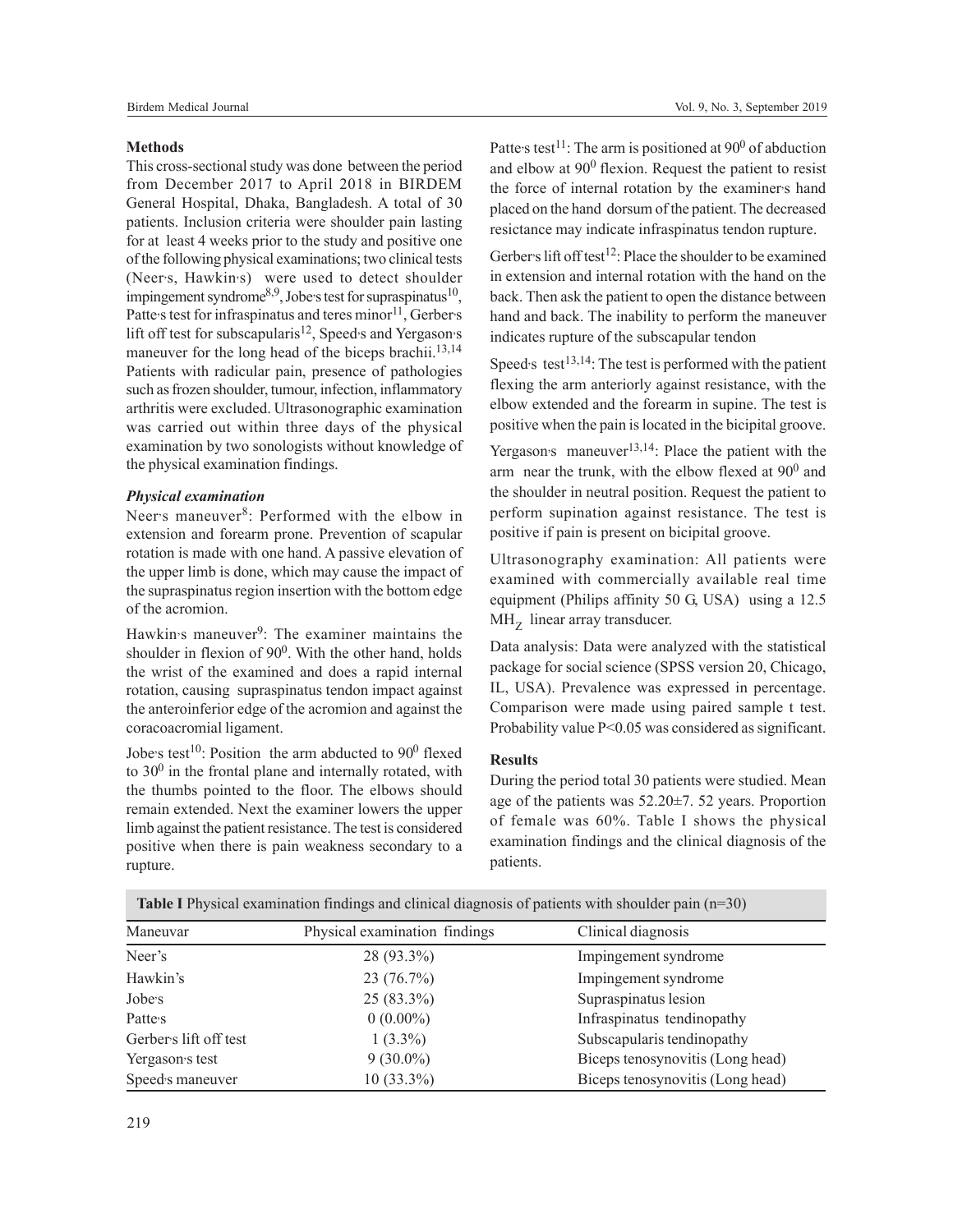Sonographic alteration were found in a total of 28 (93.33%) patients, 14 (46.67%) had only one pathology, 12 (40%) had two pathologies and 2 (6.67%) had more than two pathologies.

A total of 45 pathologies were detected. Table II shows the sonographic alterations of various structures of the shoulder girdle. Supraspinatus tendon assessment revealed 6 cases of tendinosis (13.3%), 8 findings of at least a single calcification (17.78%) and 2 cases of tear (4.44%). Twelve (26.67%) patients had acromioclavicular (AC) joint osteoarthritis (OA). Bicipital synovitis and tendinosis were detected in 8 cases (17.78%)). Infraspinatus tendinopathy, subscapularis

tendinopathy and subcaromial bursitis were present in small percentage shown in Table II.

Table III shows positive clinical maneuvers for supraspinatus, infraspinatus, subscapularis, long head of the biceps tendon and their ultrasound abnormalities. This study showed that the clinical testing for the supraspinatus tendon (Neer's, Hawkin's, and Jobe's) and infraspinatus had statistically significant difference (p<0.05), when compared with ultrasonography. There were no statistically significant difference between semiological and ultrasound tests for subscapular and the long head of the biceps tendon.

**Table II** Ultrasonographic findings of various structures in patient with painful shoulder (n=28)

| Structure                        | Number         | Percentage |  |
|----------------------------------|----------------|------------|--|
| Supraspinatus tendinosis         | 6              | 13.30      |  |
| Supraspinatus calcification      | 8              | 17.78      |  |
| Supraspinatus tear               | $\overline{2}$ | 4.44       |  |
| Infraspinatus tendinopathy       | 5              | 11.11      |  |
| Subscapularis tendinopathy       | 2              | 4.44       |  |
| Biceps tenosynovitis (Long head) | 8              | 17.78      |  |
| Subacromial bursitis             | 2              | 4.44       |  |
| OA AC joint                      | 12             | 26.67      |  |

(Multiple responses present)

**Table III** Proportion of shoulder with positive semiology maneuvers and their altered ultrasonography (n=30)

| Maneuvar             | Clinical findings |              | Ultrasonography findings |              | p value |
|----------------------|-------------------|--------------|--------------------------|--------------|---------|
|                      | Positive          | Normal       | Altered                  | Normal       |         |
| Neer's               | 28(93.3%)         | $2(6.7\%)$   | $15(50.0\%)$             | $15(50.0\%)$ | 0.000   |
| Hawkin's             | 23(76.7%)         | $7(23.3\%)$  | 14(46.7%)                | $16(53.3\%)$ | 0.017   |
| Jobe's               | $25(83.3\%)$      | 5(16.7%)     | $15(50.0\%)$             | $15(50.0\%)$ | 0.002   |
| Patte <sub>s</sub>   | $0(0.00\%)$       | 30(100.0%)   | 5(16.7%)                 | 25(83.3%)    | 0.023   |
| Gerbers liftoff test | $1(3.3\%)$        | 29(96.7%)    | $2(6.7\%)$               | 28(93.3%)    | 0.326   |
| Yergason stest       | $9(30.0\%)$       | $21(70.0\%)$ | 8(26.7%)                 | $22(73.3\%)$ | 0.801   |
| Speed smaneuver      | $10(33.3\%)$      | 20(66.7%)    | 8(26.7%)                 | $22(73.3\%)$ | 0.601   |

(P after paired sample t test)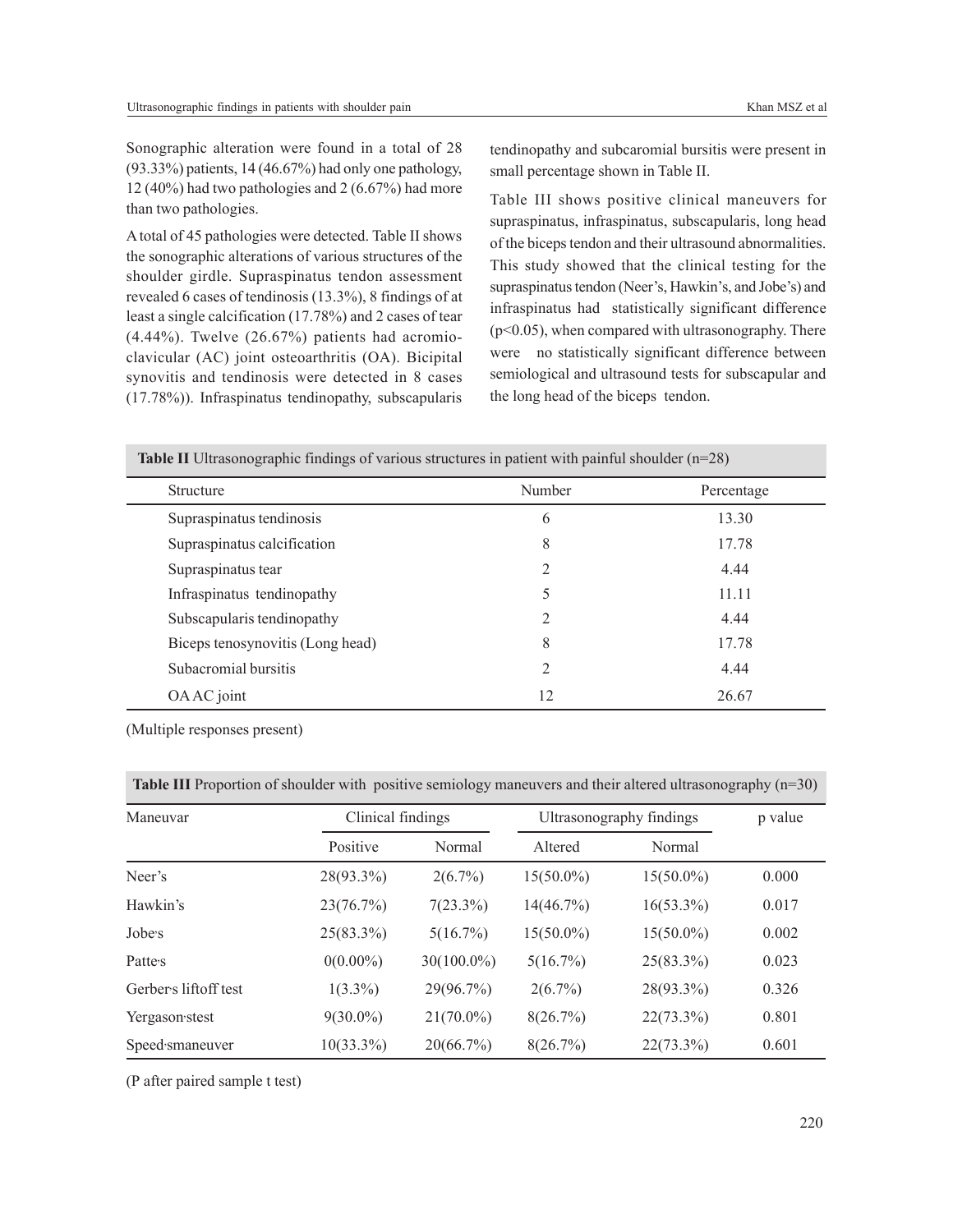# **Discussion**

Painful shoulder is a very common musculoskeletal condition. In most patients, it results from different anatomic structures involving rotator cuff, the biceps tendon and subacromial-subdeltoid brusa.<sup>15</sup> The differential diagnosis includes several entities of similar clinical picture. Tendinitis and tears of the rotator cuff, biceps tendinitis and subacromion-subdeltoid bursitis are the most common lesions found.<sup>15</sup> It has been established that tendon degeneration occurs as part of the aging process.<sup>16</sup> Progressive tendon failure then leads to rotator cuff rupture.17 The cause of these lesions is thought to be tendon degeration, repetitive trauma or both.18 The impingement concept is a unification of this spectrum of disorders.<sup>16-19</sup>

The clinical diagnosis of periarticular shoulder conditions depend on a number of physical maneuvers. Clinically it may be difficult to differentiate the pain patterns of the rotator cuff lesions, biceps tendon pathology and subacromial-subdeltoid bursitis. Obviously, any position in which the rotator cuff is compressed by the acromial arch causing pain during examination is highly diagnostic of rotator cuff lesions such as tendinitis, partial thickness tear or full thickness tear. Moreover, many of these positions also compress or stretch the biceps tendon and the subacromialsubdeltoid bursa. Therefore the induced pain is not diagnostic of one rather than another disorder.

Our results showed that the clinical diagnosis of periarticular conditions in the painful shoulder is not very accurate compared with US diagnosis. Other authors have also reported the low accuracy of clinical assessment compared with intraoperative anatomical lesions in the diagnosis of periarticular shoulder conditions.3,20,21 Many patients with chronic shoulder pain have impingement syndrome and several periarticular lesions, usually involving different tendons subacromial-subdeltoid bursa and acromioclavicular joint. In our 30 patients,14 (46.67% ) had only one pathology, 12(40%) had two pathologies and 2 (6.67%) had more than two pathologies. Draghi et al<sup>22</sup> found that 65.5% had only one pathology, 30.4% had two pathologies and 4.1% presented three pathologies. Supraspinatus affection was present in 35.52% of all patients who described shoulder pain. This is consisting with most of the series described.<sup>23-25</sup> Calcific supraspinatus tendinosis was present in 8 (17.78%),

supraspinatus tendinosis in 6 (13.30%), supraspinatus tear in 2 (4.44%). Infraspinatus tendinosis, subscapularis tendinosis and subacromial bursitis was present in 5 (11.11%), 2 (4.44%) and 2 (4.44%) patients respectively. Osteophytes in the acromioclavicular joint was found in twelve patients which was frequent US finding in other studies.22,26 Alteration in the long head of the biceps tendons were found in 8 (17.78%) patients and tenosnovitis was the most frequent manifestation.

The results showed that painful shoulder, clinical maneuvers and ultrasonography have statistically significant difference when compared to supraspinatus tendon. Our and other results are to be expected because most patients with chronic shoulder pain have impingement syndrome and several periarticular lesions, usually involving different tendons and subacromialsubdeltoid bursa. A possible explanation for the low accuracy of clinical tests is the lack of correlation between clinical findings and anatomical abnormalities in the shoulder.<sup>7</sup> A variable prevalence of shoulder periarticular lesions, especially rotator cuff injuries, has been reported in asyptomatic shoulder.<sup>7</sup>

Clinical examination is usually supplemented by plain radiography. However, the ability of this technique to show only non-specific indirect signs of chronic rotator cuff lesions limits its use for ruling out osteoarthritis, periarticular calcification and other bone causes of shoulder pain. Other diagnostic procedures such as computed tomography, arthrography and arthroscopy cannot be considered for routine examination. Currently, both magnetic resonance imaging (MRI) and high frequency US are used to evaluate soft tissue disorders of shoulder. The diagnostic value of MRI for shoulder pathologies has been widely reported.27 However, it is expensive, time consuming and not widely available.

High resolution imaging afforded by the current generation of high frequency (greater than 7.5 MHz) linear transducers allows to effectively assess superficial tendon and muscle lesions and bursitis.28,29 Several studies have shown an accuracy for US detection of rotator cuff lesions compared with surgical findings.<sup>30,31</sup>

This study has limitation also. Here population size is small. Longer duration of study with larger population is required.

US has important role to evaluate soft tissue disorders of shoulder. So US should be used wherever possible